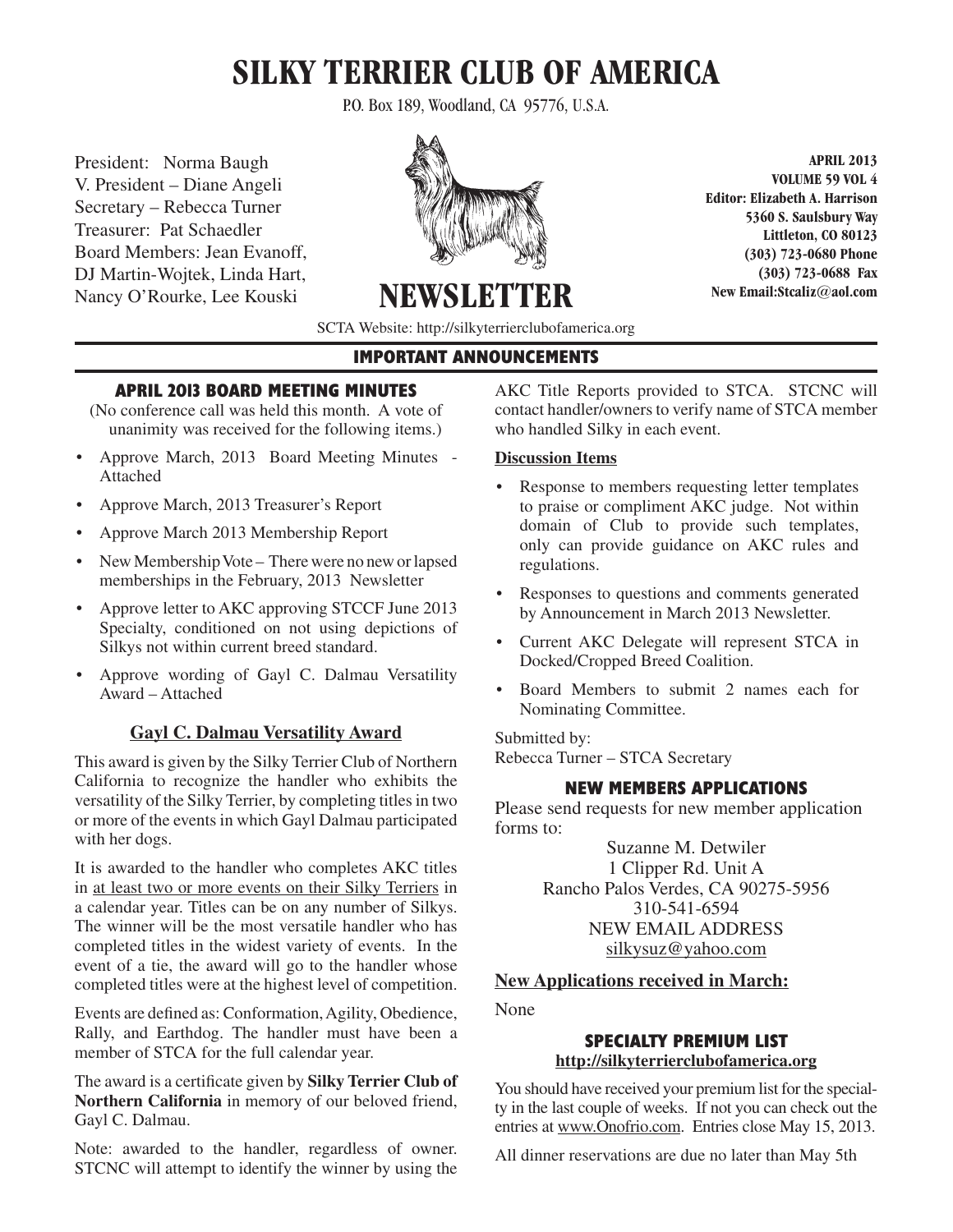# **PROPOSED ANNUAL MEETING AGENDA**

# **Holiday Inn SE Kansas City Hotel – Coco Key**

**Water Resort** 9103 E. 39th St. Kansas City, MO 64133 Room: TBD Proposed Date: June 6, 2013 Time: Afternoon

**Meeting Opening – Norma Baugh – President**

**Count taken as to quorum – Suzanne Detweiler -- Membership Chair**

**Committee Reports – Diane Angeli – Vice President**

**Read June 2013 Board Meeting Minutes – Rebecca Turner – Secretary**

**Treasurer's Report – Pat Schaedler-Treasurer**

- Financial Report 2012 Year End.
- Financial Report Current (as of May, 2013)

# **The following topics will be presented to the Membership by Board Members or Committee Chairs:**

**Yearbooks – Diane Angeli**

**Legislative Update – USDA/APHIS – Linda Hart Silky Terrier Rescue – Bonnie Behrmann**

**The following topics were submitted by Members to be presented at the Annual Meeting:**

• No topics have been submitted.

**NOTE: Any members wishing to submit topics to be presented at the Annual Meeting, must do so 30 days prior to the meeting. Send your items to STCASecty@gmail.com or mail them to:** 

**Rebecca Turner 5 Rose Lane Napa, CA 94559-1204**

## **The following requires a Membership Vote:**

• There are no issues that require a Membership Vote.

## **TREASURER'S REPORT**

March 2013

|                           | Mar 2013   | TOTAL 2013  |
|---------------------------|------------|-------------|
| Receipts                  | \$2,840.00 | \$6,358.65  |
| Expenses                  | 1,911.46   | 5,066.46    |
| Net Increase              | \$928.54   | \$1,292.19  |
| <b>STCA General Fund</b>  |            | \$32,968.87 |
| <b>Agility Trial Fund</b> |            | 17.59       |
| <b>Health Fund</b>        |            | 12,703.81   |
| Legislation Fund          |            | 1086.98     |
| <b>TOTAL</b>              |            | \$46,777.25 |

# **CHAMPION PINS**

With the National Specialty fast approaching I would like everyone to PLEASE READ AND CONTACT ME ASAP if you feel you meet the requirements to receive a first champion pin as they will be distributed during the Awards Banquet at the Specialty. All champions finished in 2012 should have received their champion certificate by now. When applying, please let me know if you plan to attend the Specialty. If not I will mail your pin to you.

Pins are awarded to STCA MEMBERS ONLY. It is not done automatically. You must apply for it. The requirements are:

- 1. Owners must be STCA members, in good standing, BEFORE the dog finishes. This does not mean the dog has to be your very first champion. Only that it's your first champion as an STCA member.
- 2. Only owners whose names are on the AKC Champion certificate are eligible.
- 3. Like all other awards, the qualifying time period is January 1 to December 31 of the year before each Specialty. Awards are NOT awarded retroactively.
- 4. MEMBERS WITH SILKY TEENS, PLEASE TAKE NOTE: If your Teen is active and showing your Silky, please add their name as a registered co-owner of the dog so that their name will appear on the champion certificate, making them eligible for a pin. We don't want to disappoint them.
- 5. To apply send a photo copy of your AKC Champion certificate to:

 Beth Johanson 2600 Sacramento Street St. Joseph, MO. 64507-1441

OR

jaraysilkys@yahoo.com

6. DEADLINE for applying is May 1, 2013.

You are only awarded ONE PIN. If you lose it, you may purchase a replacement at \$10.00 from STCA.

CONGRATULATIONS TO ALL OF OUR NEW CHAMPIONS!!!

Beth Johanson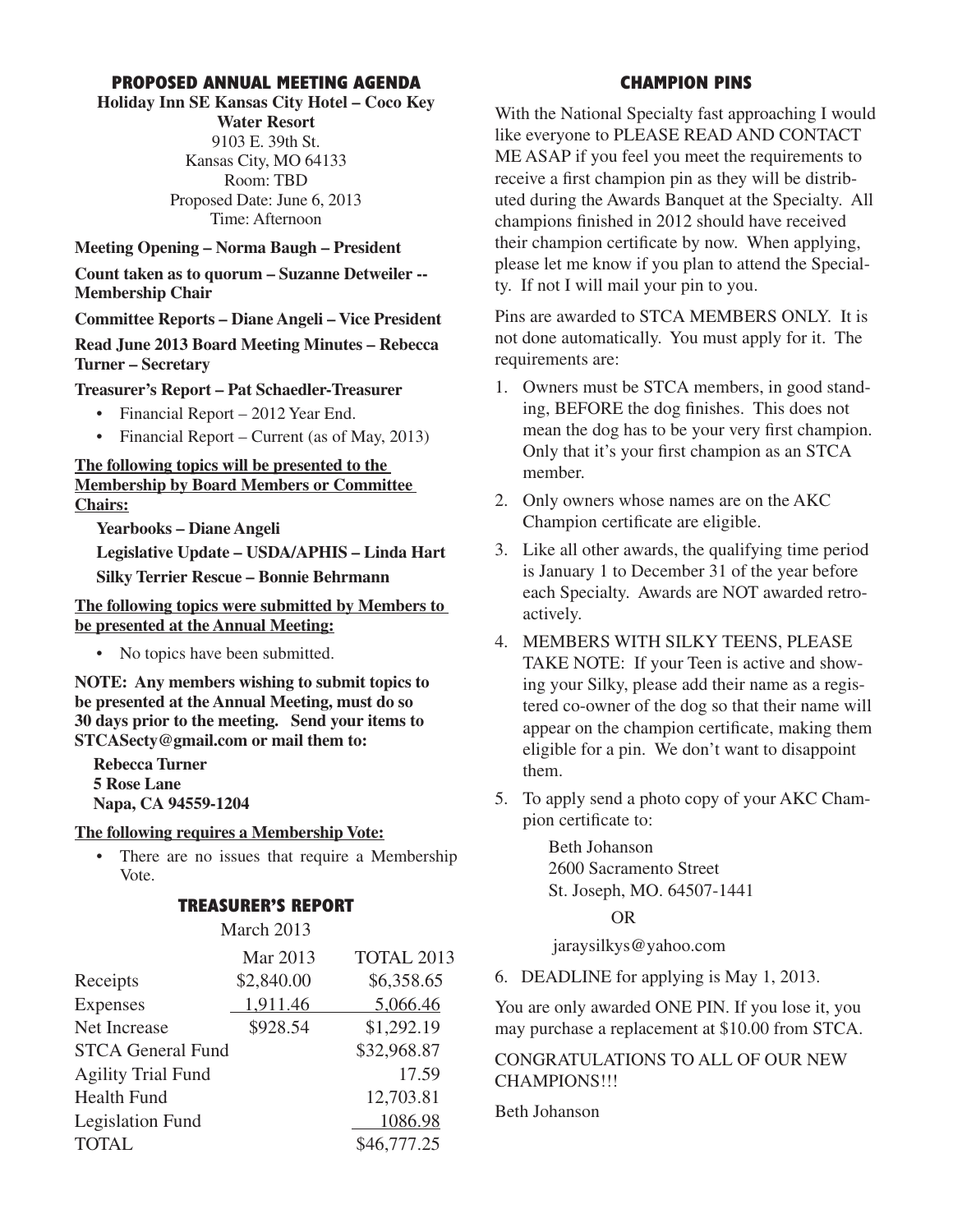

Hi Everyone, those National deadlines are sneaking up on you, so make a quick check to make sure you get on you, so make a quick check to<br>everything in before the deadline. every implement of the deadline.

We have a picture of the mugs Nan is making on the National Web site now, but if you can't see it and would like to before you pre-order please email me and I will send you a picture. They are really nice mugs. If you send you a product. They are ready meetings. If you and let me know how many you would like to have held for you at the national.  $\frac{1}{2}$  and  $\frac{1}{2}$  is the bag  $\frac{1}{2}$  of the map wallet to be suff

We also have some beautiful throws and totes with the logo on them. There will be no throws or totes sold at the specialty. These all have to be pre-ordered and mailed. Deadline to order throws or totes will be by mid May if you want them before the specialty. Price for the throw is

\$65.00 and lined totes are \$40.00 which includes shipping.

Please take a minute and send any amount donation to the general fund. The money from the general fund will be used to help stock our hospitality room with water, pop, paper goods and snacks. If you would rather donate a specific item to hospitality there is a list on the National web site you can use to sign up to bring items. Thanks in advance for any help you can give.

It won't be long now and we are looking forward to seeing everyone in just a few months......Joy and Beth

# **SOCIAL MEDIA**

We need two volunteers who would be willing to update the social media sights with photos and results, to include FB, Silky sights, and Twitter, during the Kansas City specialty. If you are interested please contact me, Nancy O'Rourke via my email address, nor81048@comcast.net.

Thanks. Nancy O'Rourke

# **KANSAS CITY 2013 TOP 20 SHOWCASE EVENT**

DEADLINE FOR ALL ENTRIES AND CATALOG ADS HAS PASSED (APRIL 20).

Donations for this prestigious event are still needed. Benefactor names may still be included in the catalog up until April 22nd. Please support The Top 20 Showcase Event and make the "Show Me" Top 20 one to remember!!

Donations can be made through PayPal by sending funds to treasclub@yahoo.com or by making checks payable to the STCA and mailing your donation to Pat Schaedler, P.O. Box 5934, Playa del Rey, CA 90296. Be sure to note on your check or PayPal memo that you are supporting the Top 20. Deadline for Top 20 reservations is May 5th, 2013!!

## **THANK YOU FOR YOUR CONTINUED SUPPORT!!**

Wendy Harmon **2013 Top20 Chair**

## **2013 Top 20 Donations:**

Diane Angeli Norma Baugh Kathryn Blomberg Scott Bunnell Jan Bunting Judi Carson Jan Cooke Anne Crum Suzanne Detwiller Carol Elliott – Lottablue Marge Gagliardi – Anahab Silkys Pamela Gates Wendy Harmon Nan Holt Dona King Susan & Allison Kirk Pam Laperruque Marjorie O'Connell Nancy O'Rourke Julie Pizzirulli Jean Schmidt Joanne Seleme Michael & Suellen Shanker Sherri Sollars Dorothy Trujillo Nancy Walliser Maureen White - BluMyst Carol Zaretski

# **DVD ANNOUNCERS**

I am in charge of scheduling the DVD announcers for this coming specialty. If you have any free time for a portion of the specialty please let me know. It would be in blocks,AM, PM, Top 20, etc. It is a front row seat and lots of fun. Please contact Liz Harrison at STCALiz@aol.com or phone: 303-981-8042 cell. Any help would be appreciated. Liz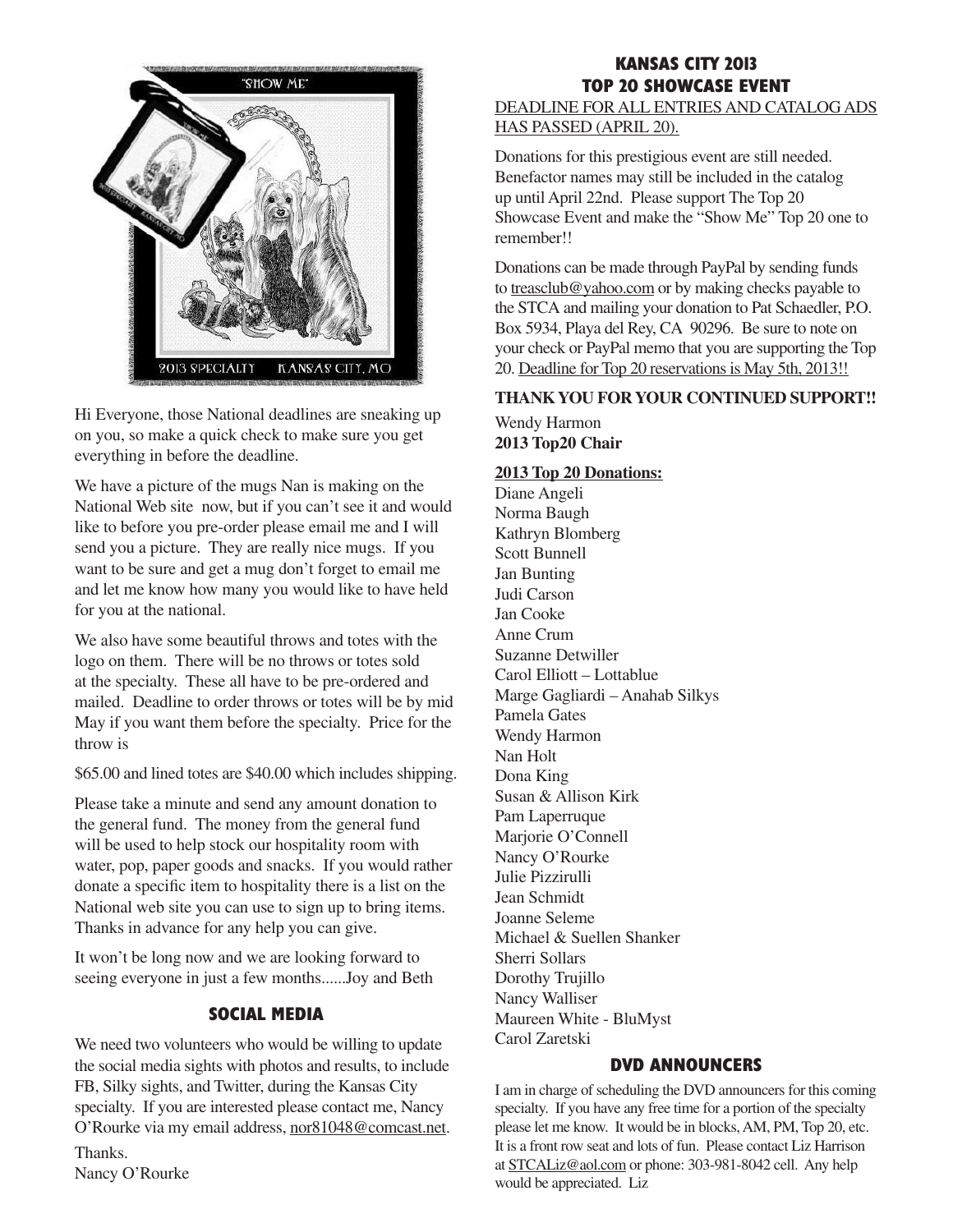# **2013 COMMITTEES**

| Annual STCA Awards (ROM & ROMX)  Mary Estrin - Carol Elliott |  |
|--------------------------------------------------------------|--|
|                                                              |  |
|                                                              |  |
|                                                              |  |
|                                                              |  |
|                                                              |  |
|                                                              |  |
|                                                              |  |
|                                                              |  |
|                                                              |  |
|                                                              |  |
|                                                              |  |
|                                                              |  |
|                                                              |  |
|                                                              |  |
|                                                              |  |
|                                                              |  |
|                                                              |  |
|                                                              |  |
|                                                              |  |
|                                                              |  |
|                                                              |  |
|                                                              |  |

# **MARCH DONATIONS**

General Specialty Fund Carolyn Hurry Pamela Gates Brandy Howard Margo Saum Judi Carson Laura Cole

Silky Terrier Rescue Charitable Trust Beate Sandnes Meghan Keller, in memory of Tad, my rescue Silky Erika Stein Tiger Tail Foods LLC Cheryl Kettnich Clifford & Patricia Hoopes, in memory of Tad Holly Pope

ADDRESS Change: Jerry McKenzie new email: 1minimovers@gmail.com

## **2012 YEARBOOK**

**AN ADDITIONAL INSERT IS INCLUDED IN THIS NEWSLETTER LISTING THE DOGS THAT ACHIEVED CHAMPIONSHIPS AND TITLES FOR THE NEW YEARBOOK. SOME PEOPLE DID NOT GET THE ATTACHMENT IN EMAIL THAT WAS SENT OUT IN FEBRUARY. PLEASE GET YOUR PICTURES AND PEDIGREES SENT IN TO :**

**DIANE ANGELI 504 BRISTOL DRIVE ALLEN, TX 75013**

**THE CONFORMATION/PERFORMANCE CUTOFF DATE TO BE SENT TO THE EDITOR IS 6/15/2013**

**THE YEARBOOK AD CUTOFF DATE IS 9/15/213**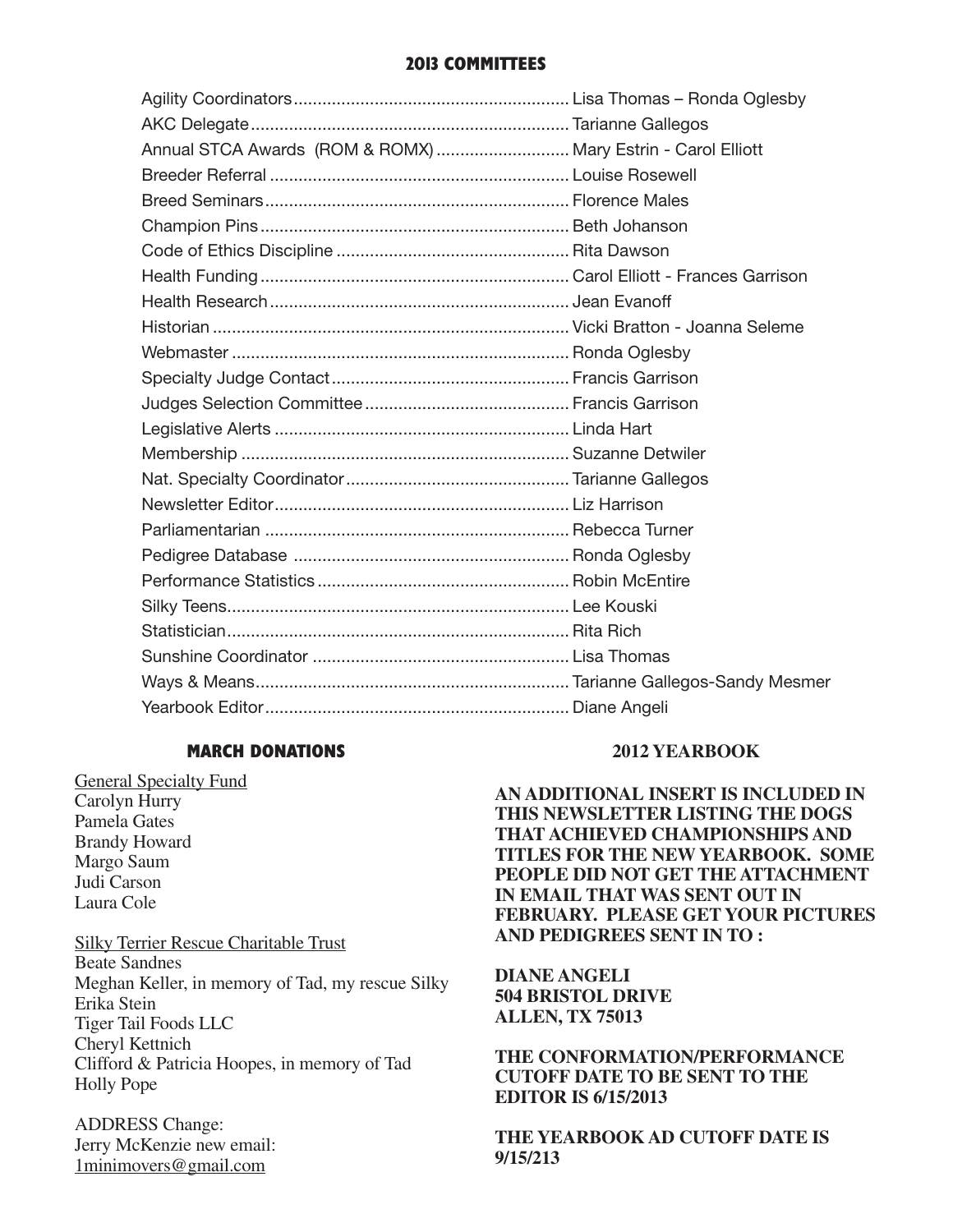# **SILKY TERRIER CLUB OF AMERICA**

Congratulations on achieving a Grand Championship, Championship and/or Performance title on the following dogs in 2012:

**Performance Titles** Amron's Tiffani Bear Of TB BN RE Casey Lin Houdini THD Cayblu's Bebe Doll AX OAJ OAP NJP Cayblu's Walkabout Victoria MX AXJ MXP5 MXPS MJP3 MJPB PAX CH D&R Tawny Mist Son Of A Gun CDX CH MACH2 Whiskers Al-Co Sebeka MXG MJG CH MACH5 Whiskers T-Dex Jenica Peak MXS2 MJS2 MXF CH MACH7 Whiskers T-J's Alice White MXB3 MJB3 XF CH Oso Tumbelle's Vana Gogh Go RN OA OAJ CH Snow Glen's Broadway Excitement OA AXJ CH Tri-K's Rudolph Valentino MX MXJ MXP MJP CH Vamaro's Diamond In The Ruff BN RN Coco Nishimura BN RA Coral's Premier Macksimas RN Cosway King Billy CD MXP3 MJP3 PAX OFP Elfinsilk's Double Agent CD BN RA NAJ Elizabeth Violet Hunsecker OA OAJ Fintif's Apollo Bear Of TB RE Lanakila RN New Year's Eve CA Oso Amron's Frito Bearito CD RA AX MXJ Oso-Tumbelle A Trip Home RN Ozzy RE Sandif's Nuclear Kipstopher RN Sargents' Candy Kisses CD RAE Sir Bentley Of Weinheimer CD RAE OA AXJ MXP MJP2 OF Sparky CD RN Sydney Dickinson NA MXJ MJC AXP MJP6 MJPS T2BP CA Tawny Mist Too Much Fun CD RE NA OAJ NAP NJP NF Tessy Messy Girl OA OAJ Tumbelle Silkyence Stand By Me RN Vamaro's Magic Time CD BN RN Vamaro's Sargent Jack Of Hearts RE Who Would've Thought Zac BN RE

#### **Grand Champions**

GCH CH Anjo Blu's Once In A Blue Moon GCH CH Anjo Blu's Vixen Of Fox Run GCH CH Cofino-Kelin Nina Ricci GCH CH Dorien Dancin' On A Breeze GCH CH Elfinsilk's Dancing Princess GCH CH Karisma Neon Moon GCH CH Mariblu Dunars Magic Marker GCH CH Mariblu Forevermore At Safire GCH CH Pebbleway Tawnymist Crown Jewel GCH CH Scarboro's Barking Blue Angel GCH CH Starsky's Wilde Thing GCH CH Stelin The Will O'The Whisp GCH CH Tawny Mist Tumtation Strikes GCH CH Tawny Mist Wind Dancer Myan Treasure GCH CH Tessier Bcp Wyntuk By Moonlight GCH CH Tessier Wyntuk Spare Heir GCH CH Tx Silky's The King Of Fox Run